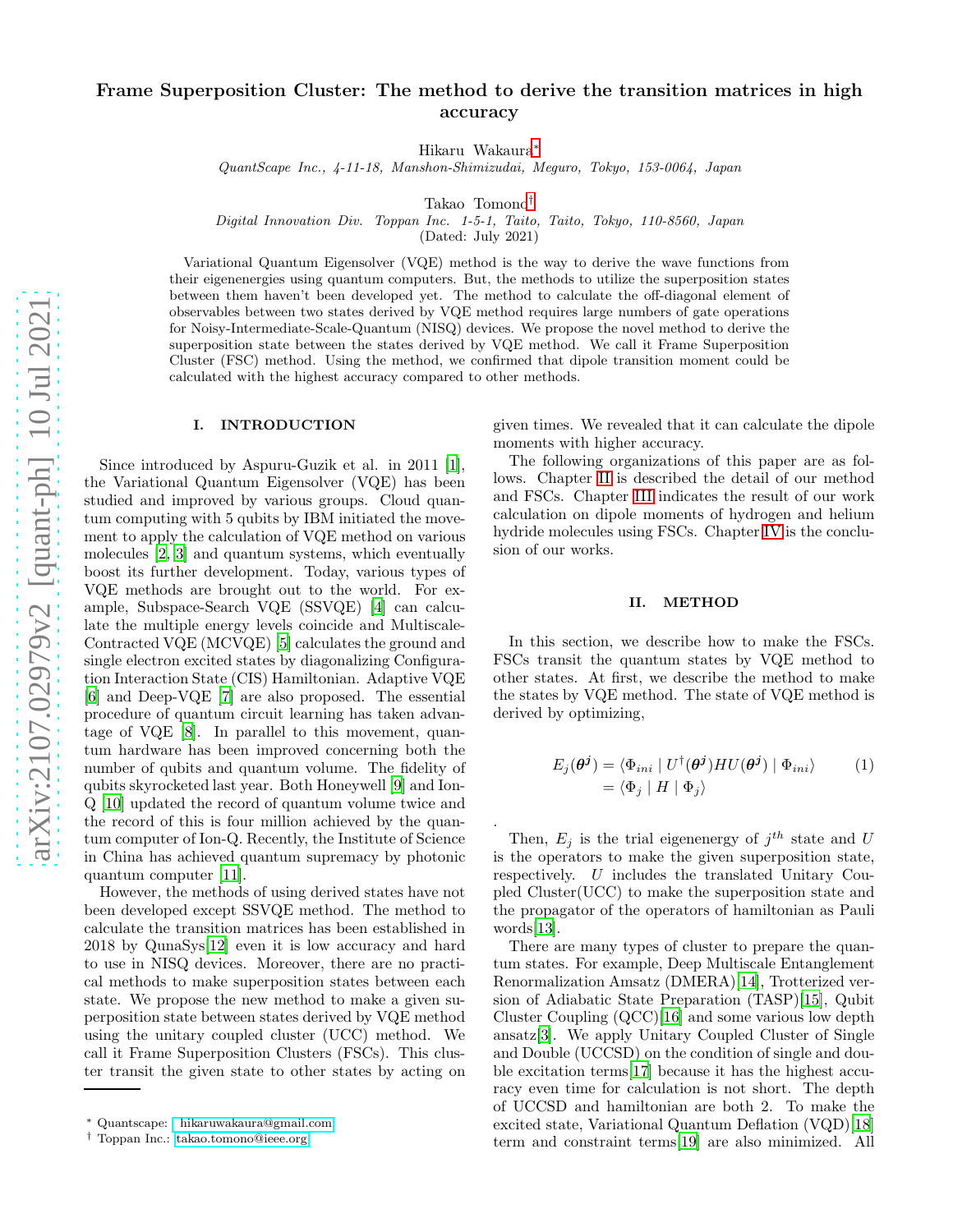states are derived from ground state to highest excited states one after another. Off diagonal elements of observable between two trial states can be calculated. It can be expressed as,

$$
\langle \Phi_j | H | \Phi_k \rangle = a + ib
$$
  

$$
\langle + | H | + \rangle - \frac{1}{2} (\langle \Phi_j | H | \Phi_j \rangle + \langle \Phi_k | H | \Phi_k \rangle) = a
$$
  

$$
\langle y + | H | y + \rangle - \frac{1}{2} (\langle \Phi_j | H | \Phi_j \rangle + \langle \Phi_k | H | \Phi_k \rangle) = b \quad (2)
$$

. Then,  $| + \rangle$  and  $| y + \rangle$  are equally superposition state of  $j^{th}$  and  $k^{th}$  state and equally superposition state with the state phase  $\pi/2$ , respectively. They must be calculated by some unique technics. FSCs are the cluster operators that transit the given states to other states by acting n times. For example, they are expressed as,

$$
U_{j\to k}^n \mid \Phi_j \rangle = \mid \Phi_k \rangle \tag{3}
$$

They are UCCSD same as that of VQE. They are made by variational method same as VQE.  $| + \rangle$  and  $| y+ \rangle$  are made by same process by following equation,

.

.

$$
|+\rangle = U_{j\rightarrow k}^{n/2} | \Phi_j \rangle, | y+\rangle = U_{++}^{n/2} | + \rangle \qquad (4)
$$

By minimizing a and b in eq. , we optimize the FSCs and their variables to calculate the off-diagonal elements. Evaluation function is as follows,

$$
F = a(H) + b(H) + H_{const}
$$
\n<sup>(5)</sup>

. Then,  $H_{const}$  is the constrain term for FSCs expressed as  $| \langle \Phi_k | H | \Phi_k \rangle - \langle \Phi_j | U_{j \to k}^{n \dagger} H U_{j \to k}^n | \Phi_j \rangle |$ . We optimized the each state by VQE using Broyeden-Flecher-Goldferb-Shanno(BFGS) method for optimizer and optimized the FSCs using Sequential Least Squares Programing(SLSQP). The depth of  $U_{i\rightarrow l}^{n/2}$  $\frac{m/2}{j\rightarrow k}$  and  $U^{n/2}_{+\rightarrow -}$  are both 4. All datas are calculated by blueqat SDK and openfermion[\[20\]](#page-2-16).

### <span id="page-1-0"></span>III. RESULT

In this section, we present our result of the calculation on dipole moment between each state of hydrogen and helium hydride molecules in case diatomic bond length is  $0.7(\AA)$  calculated by FSCs. We also compare our result to that of the method of calculation on VQE and SSVQE.  $n = 2$  for all cases. As for hydrogen molecules, FSC can derive dipole moments with high accuracy. As shown

TABLE I. The transition dipole moment of ground, triplet, singlet and doubly excited states on hydrogen molecules calculated by VQE with VQD. The unit of dipole moment is Debye.

<span id="page-1-2"></span>

|                              | Ground Triplet Singlet Doubly |        |                     |               |
|------------------------------|-------------------------------|--------|---------------------|---------------|
| Ground                       | $\left( \right)$              |        | 0.074 0.0285 0.0191 |               |
| Triplet<br>Singlet<br>Doubly |                               | $\cup$ |                     | 0.0773 0.0302 |
|                              |                               |        | $\Omega$            | 47.3433       |
|                              |                               |        |                     |               |

TABLE II. The transition dipole moment of ground, triplet, singlet and doubly excited states on hydrogen molecules calculated by SSVQE. The unit of dipole moment is Debye.

<span id="page-1-3"></span>

|                              | Ground Triplet Singlet Doubly |              |                      |               |
|------------------------------|-------------------------------|--------------|----------------------|---------------|
| Ground                       |                               |              | 2.6741 1.7808 0.9556 |               |
| Triplet<br>Singlet<br>Doubly |                               | $\mathbf{U}$ |                      | 1.1598 0.2976 |
|                              |                               |              | $^{\circ}$           | 0.8157        |
|                              |                               |              |                      |               |

in Table. [I,](#page-1-2) and [II,](#page-1-3) derived dipole moments by VQE and SSVQE are not negligible. However, derived dipole moments by VQE and FSCs are all negligible as shown in Table. [III.](#page-2-17) Dipole moments of hydrogen molecules are zero apparently from their shape. Low accuracy of each energy level is supposed to affect to low accuracy of dipole moments. As shown in Table. [I](#page-1-2) and [IV,](#page-2-18) dipole moment between singlet and doubly excited state is larger than others and the common difference between calculated and exact energy(log error) of the doubly excited state is above -2. However, shown in Table. [IV,](#page-2-18) FSCs can derive transition matrices regardless of the accuracy of each state. Table. [V](#page-3-0) is the table of energy differences between transmitted initial state to destination state by FSCs and destination states. They are all nearly zero between each state. Hence, the FSCs transits each state correctly. The result of the calculation on helium hydride molecules is also high accuracy in the case calculated by FSCs. As shown in Table. [VI](#page-3-1) and [VII,](#page-3-2) dipole moments calculated by VQE and SSVQE are not negligible. The result by VQE is greater than that of SSVQE because the first ground state deviates from its exact value as shown in Table. [VI](#page-3-1) and [VII.](#page-3-2) The result by FSCs is negligible same as exact values between two excited state  $-1.400\times10^{-16}$  (Debye) regardless of low accuracy of energy levels as shown in Table. [VIII](#page-3-3) and [IX.](#page-3-4) The energy differences between initial states changed to destination state and destination states are negligible as shown in Table. [X](#page-3-5) same as hydrogen molecules.

## <span id="page-1-1"></span>IV. CONCLUSION

From these results, it is revealed that FSCs can derive the equally superposition state and equally superposition state with the phase of given two states in high accuracy regardless of the accuracy of the two states. This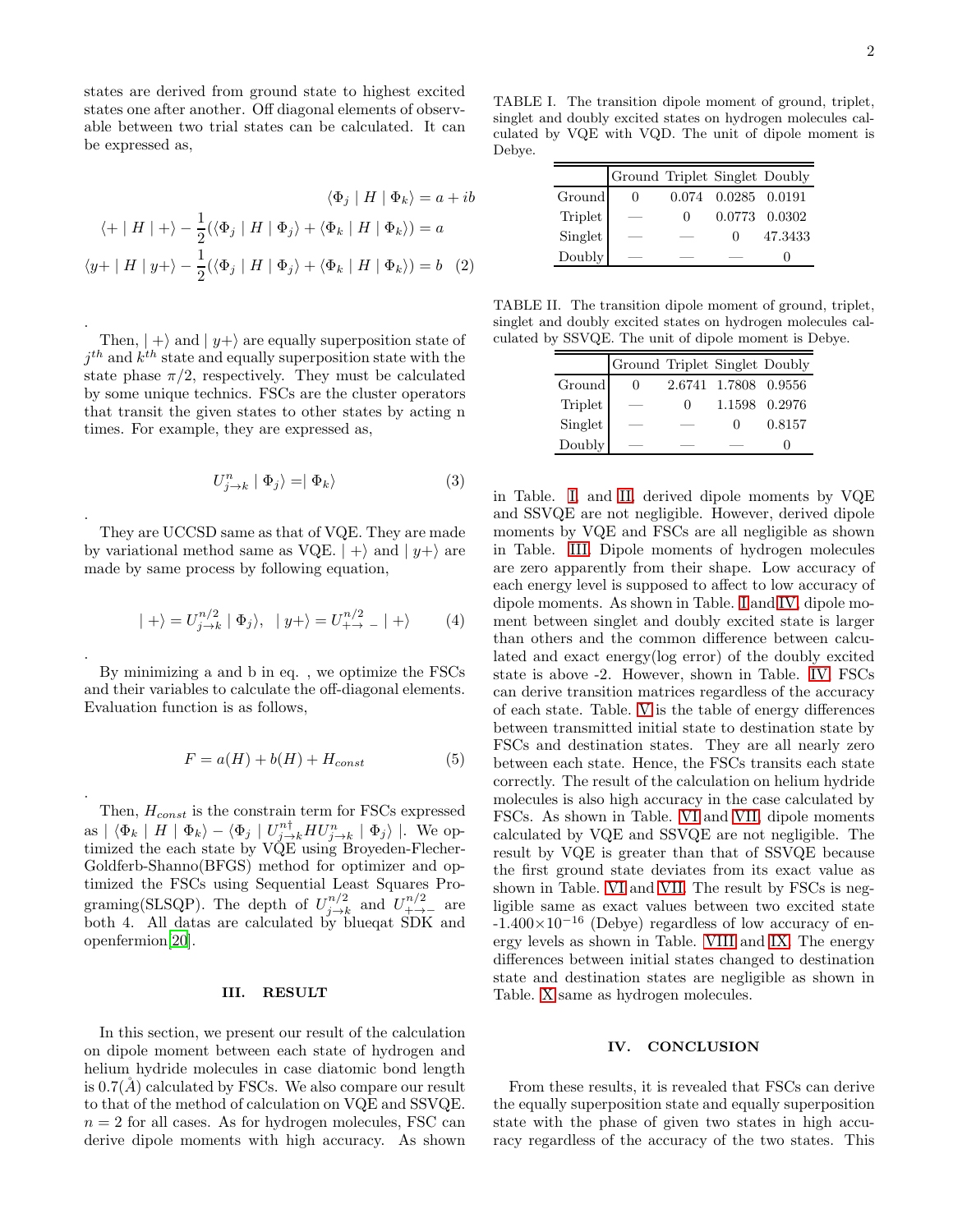<span id="page-2-17"></span>TABLE III. The transition dipole moment of ground, triplet, singlet and doubly excited states on hydrogen molecules calculated by VQE with VQD used for FSCs. The unit of dipole moment is Debye.

|                | Ground | Triplet | Singlet                                                           | Doubly                |
|----------------|--------|---------|-------------------------------------------------------------------|-----------------------|
| Ground         |        |         | $3.394\times10^{-11}$ $2.930\times10^{-11}$ $2.819\times10^{-11}$ |                       |
| <b>Triplet</b> |        |         | $3.599\times10^{-11}$ $3.492\times10^{-11}$                       |                       |
| Singlet        |        |         | $\Omega$                                                          | $3.142\times10^{-11}$ |
| Doubly         |        |         |                                                                   |                       |

<span id="page-2-18"></span>TABLE IV. The energy levels and their log errors of ground, triplet, singlet and doubly excited states on hydrogen molecules calculated by VQE with VQD, SSVQE and VQE with VQD used for FSCs. The unit of energy is Hartree.

| <b>VQD</b> |                                         | <b>SSVQE</b> |                                                        | $\Gamma$ SC |                 |
|------------|-----------------------------------------|--------------|--------------------------------------------------------|-------------|-----------------|
|            |                                         |              | Energy Log error Energy Log error Energy Log error     |             |                 |
|            |                                         |              | Ground -1.1362 -10.8639 -1.1229 -1.8781 -1.136 -10.482 |             |                 |
|            | Triplet -0.4785 -9.5757 -0.4736 -2.311  |              |                                                        |             | $-0.479 -9.485$ |
|            | Singlet -0.1285 -2.0964 -0.1228 -2.6359 |              |                                                        | $-0.122$    | $-2.795$        |
|            | Doubly 0.5107 -1.1388 0.5448 -1.4141    |              |                                                        | 0.569       | $-1.848$        |

- [1] I. Kassal, J. D. Whitfield, A. Perdomo-Ortiz, M.-H. Yung, and A. Aspuru-Guzik, [Annual Review of Physical Chemistry](https://doi.org/10.1146/annurev-physchem-032210-103512) 62, 185 (2011), [https://doi.org/10.1146/annurev-physchem-032210-103512.](https://arxiv.org/abs/https://doi.org/10.1146/annurev-physchem-032210-103512)
- <span id="page-2-0"></span>[2] J. I. Colless, V. V. Ramasesh, D. Dahlen, M. S. Blok, M. E. Kimchi-Schwartz, J. R. McClean, J. Carter, W. A. de Jong, and I. Siddiqi, Phys. Rev. X 8[, 011021 \(2018\).](https://doi.org/10.1103/PhysRevX.8.011021)
- <span id="page-2-1"></span>[3] A. Kandala, A. Mezzacapo, K. Temme, M. Takita, M. Brink, J. M. Chow, and J. M. Gambetta, Nature 549[, 242 \(2017\),](https://doi.org/10.1038/nature23879) [arXiv:1704.05018 \[quant-ph\].](https://arxiv.org/abs/1704.05018)
- <span id="page-2-2"></span>[4] K. M. Nakanishi, K. Mitarai, and K. Fujii, [Phys. Rev. Research](https://doi.org/10.1103/PhysRevResearch.1.033062) 1, 033062 (2019).
- <span id="page-2-3"></span>[5] R. M. Parrish, E. G. Hohenstein, P. L. McMahon, and T. J. Martínez, arXiv e-prints 122[, 230401 \(2019\),](https://doi.org/10.1103/PhysRevLett.122.230401) [arXiv:1901.01234 \[quant-ph\].](https://arxiv.org/abs/1901.01234)
- <span id="page-2-4"></span>[6] H. R. Grimsley, S. E. Economou, E. Barnes, and N. J. Mayhall, [Nature Communications](https://doi.org/10.1038/s41467-019-10988-2) 10, 3007 (2019), [arXiv:1812.11173 \[quant-ph\].](https://arxiv.org/abs/1812.11173)
- <span id="page-2-5"></span>[7] K. Fujii, K. Mitarai, W. Mizukami, and Y. O. Nakagawa, arXiv e-prints , arXiv:2007.10917 (2020), [arXiv:2007.10917 \[quant-ph\].](https://arxiv.org/abs/2007.10917)
- <span id="page-2-6"></span>[8] K. Mitarai, M. Negoro, M. Kitagawa, and K. Fujii, Phys. Rev. A 98[, 032309 \(2018\).](https://doi.org/10.1103/PhysRevA.98.032309)
- <span id="page-2-7"></span>[9] C. H. Baldwin, B. J. Bjork, J. P. Gaebler, D. Hayes, and D. Stack, [Physical Review Research](https://doi.org/10.1103/PhysRevResearch.2.013317) 2, 013317 (2020), [arXiv:1911.00085 \[quant-ph\].](https://arxiv.org/abs/1911.00085)
- (2020).
- <span id="page-2-9"></span>[11] H.-S. Zhong, H. Wang, Y.-H. Deng, M.-C. Chen, L.-C. Peng, Y.-H. Luo, J. Qin, D. Wu, X. Ding, Y. Hu, P. Hu, X.-Y. Yang, W.-J. Zhang, H. Li, Y. Li, X. Jiang, L. Gan, G. Yang, L. You, Z. Wang, L. Li, N.-L. Liu, C.-Y. Lu, and J.-W. Pan, Science 370[, 1460 \(2020\),](https://doi.org/10.1126/science.abe8770)

depth of the circuit.

[https://science.sciencemag.org/content/370/6523/1460.full.pdf.](https://arxiv.org/abs/https://science.sciencemag.org/content/370/6523/1460.full.pdf)

- <span id="page-2-10"></span>[12] Y. Ibe, Y. O. Nakagawa, T. Yamamoto, K. Mitarai, Q. Gao, and T. Kobayashi, arXiv e-prints , arXiv:2002.11724 (2020), [arXiv:2002.11724 \[quant-ph\].](https://arxiv.org/abs/2002.11724)
- [13] A. Tranter, P. J. Love, F. Mintert, and P. V. Coveney, [Journal of Chemical Theory and Computation](https://doi.org/10.1021/acs.jctc.8b00450) 14, 5617 (2018), [https://doi.org/10.1021/acs.jctc.8b00450.](https://arxiv.org/abs/https://doi.org/10.1021/acs.jctc.8b00450)
- <span id="page-2-11"></span>[14] I. H. Kim and B. Swingle, arXiv e-prints arXiv:1711.07500 (2017), [arXiv:1711.07500 \[quant-ph\].](https://arxiv.org/abs/1711.07500)
- <span id="page-2-12"></span>[15] D. Wecker, M. B. Hastings, and M. Troyer, Phys. Rev. A 92[, 042303 \(2015\).](https://doi.org/10.1103/PhysRevA.92.042303)
- <span id="page-2-13"></span>[16] I. G. Ryabinkin, T.-C. Yen, S. N. Genin, and A. F. Izmaylov, arXiv e-prints , arXiv:1809.03827 (2018), [arXiv:1809.03827 \[quant-ph\].](https://arxiv.org/abs/1809.03827)
- <span id="page-2-14"></span>[17] P. K. Barkoutsos, J. F. Gonthier, I. Sokolov, N. Moll, G. Salis, A. Fuhrer, M. Ganzhorn, D. J. Egger, M. Troyer, A. Mezzacapo, S. Filipp, and I. Tavernelli, Phys. Rev. A 98[, 022322 \(2018\),](https://doi.org/10.1103/PhysRevA.98.022322) [arXiv:1805.04340 \[quant-ph\].](https://arxiv.org/abs/1805.04340)
- <span id="page-2-15"></span>[18] O. Higgott, D. Wang, and S. Brierley, arXiv e-prints, arXiv:1805.08138 (2018), [arXiv:1805.08138 \[quant-ph\].](https://arxiv.org/abs/1805.08138)
- [19] I. G. Ryabinkin, S. N. Genin, and A. F. Izmaylov, [Journal of Chemical Theory and Computation](https://doi.org/10.1021/acs.jctc.8b00943) 15, 249 (2019), [https://doi.org/10.1021/acs.jctc.8b00943.](https://arxiv.org/abs/https://doi.org/10.1021/acs.jctc.8b00943)
- <span id="page-2-16"></span>[20] J. R. McClean, K. J. Sung, I. D. Kivlichan, Y. Cao, C. Dai, E. Schuyler Fried, C. Gidney, B. Gimby,
- <span id="page-2-8"></span>[10] Paul Smith Goodson, IonQ Releases A New 32-Qubit Trapped-IomP.**Quakhale, Conligater, With MaksiyeVQhlarvlíče**k,V**OluHig-**Claims gott, C. Huang, J. Izaac, Z. Jiang, X. Liu, S. McArdle, M. Neeley, T. O'Brien, B. O'Gorman, I. Ozfidan, M. D. Radin, J. Romero, N. Rubin, N. P. D. Sawaya, K. Setia, S. Sim, D. S. Steiger, M. Steudtner, Q. Sun, W. Sun, D. Wang, F. Zhang, and R. Babbush, arXiv e-prints , arXiv:1710.07629 (2017), [arXiv:1710.07629 \[quant-ph\].](https://arxiv.org/abs/1710.07629)